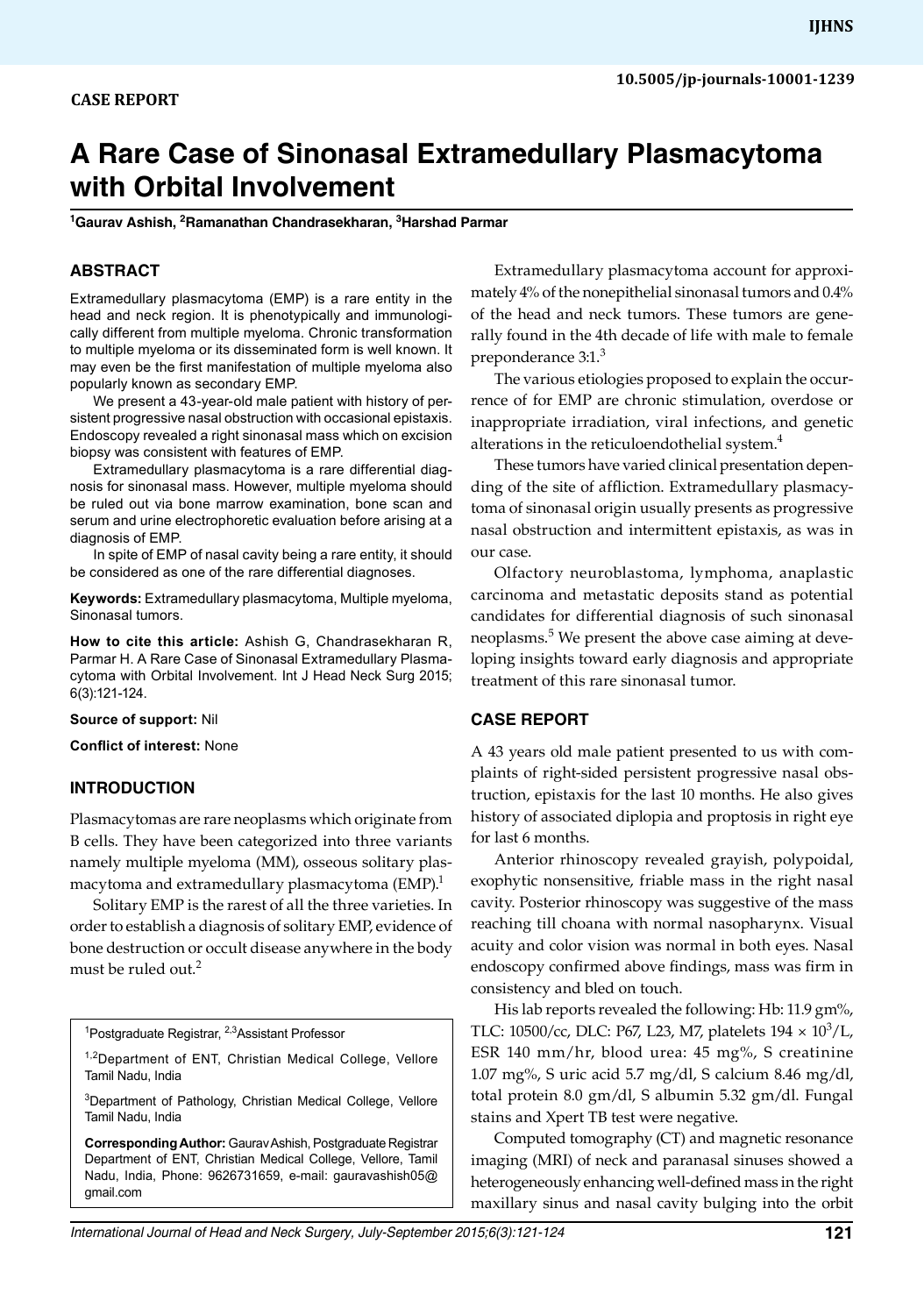#### *Gaurav Ashish et al*

along the floor of the orbit, retromaxillary fat pad and infratemporal fossa and ethmoid air cells (Figs 1 to 4).

Endoscopic biopsy was done. Histopathological features included solid sheets, vague nests and diffuse infiltrates of immature plasma cells displaying round to oval nuclei with moderate pleomorphism, occasional prominent nucleoli and moderate amounts of amphophilic cytoplasm (Fig. 5). Immunohistochemistry showed MUM-1: nuclear positivity in immature and mature plasma cells (Fig. 6).

Bone marrow aspiration and biopsy was normal. Serum electrophoresis was noncontributory. Myeloma band was not detected and urine examination showed no Bence Jones proteins. Final diagnosis was EMP.

The case was discussed in the multidisciplinary tumor board. He was administered adjuvant radiotherapy (40 Gy in 20 fractions). At 2 years postradiotherapy on follow-up, the patient exhibited no signs or symptoms of recurrence or progression to multiple myeloma.

## **DISCUSSION**

Dalrymple and Bence-Jones first described plasma cell dyscrasias in 1846. This was illustrated in a patient



**Fig. 1:** Coronal view of CT scan **Fig. 2:** Sagittal view of CT scan



**Fig. 3:** Magnetic resonance imaging coronal view

who presented with diffuse bone pain and marked proteinuria. Later in 1873 Rustizky et al attributed the above clinical entity to a histopathological diagnosis of multiple myeloma.

Plasma cell neoplasms are further subclassified as solitary plasmacytoma, multiple myeloma and plasma cell leukemia. Solitary plasmacytoma can be either intramedullary solitary bone plasmacytoma (SPB) or EMP.

Extramedullary plasmacytoma frequently arises from soft tissues. This clinical entity was first illustrated Schridde in 1905. These tumors may be either single or multiple. Most commonly, they present as a solitary lesion in the head and neck region. These have also been reported to occur in various other sites, such as lung, pleura, stomach, small bowel, colon, ovary, uterus, testes, kidneys, skin and breast.<sup>6</sup>

The course of the disease is usually indolent, and it remains symptomless till it achieves a significant size. Extramedullary plasmacytoma arising in sinonasal region often presents as gradually increasing hard and painful swelling, resulting in progressive nasal obstruction,





**Fig. 4:** Magnetic resonance imaging axial view

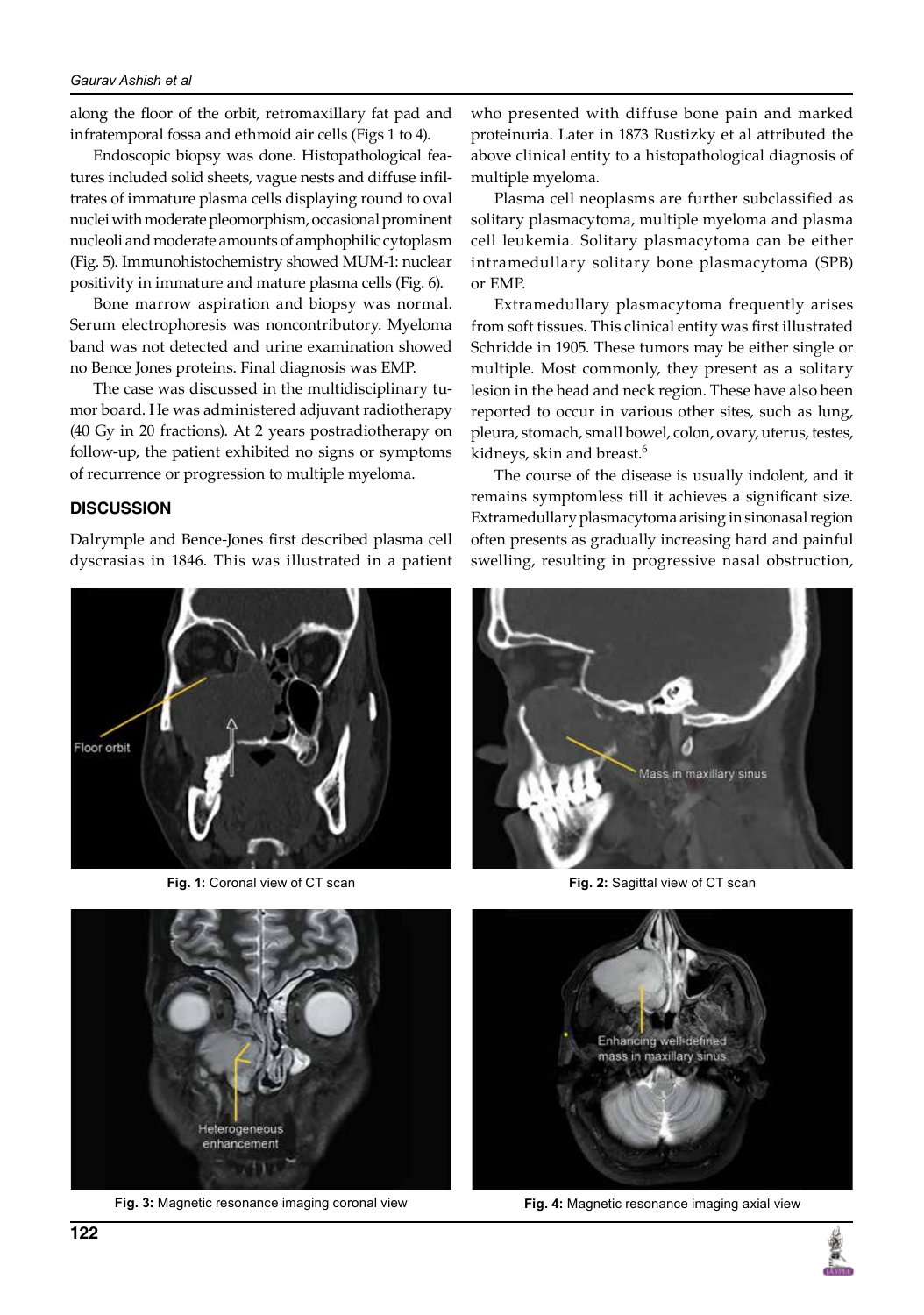*A Rare Case of Sinonasal Extramedullary Plasmacytoma with Orbital Involvement*



**Fig. 5:** Histopathological features included solid sheets, vague **Fig. 6:** Immunohistochemistry showed MUM-1: nuclear positivity nests and diffuse infiltrates of immature plasma cells displaying round to oval nuclei with moderate pleomorphism

recurrent epistaxis and occasionally proptosis if orbital involvement is present.<sup>7</sup>

United kingdom myeloma forum has outlined broad guidelines to diagnose EMP which include: solitary extramedullary mass of clonal plasma cells, histologically normal bone marrow aspirate, normal skeletal survey, no evidence of anemia, hypercalcemia, or renal impairment due to myeloma, and low or absent serum and urinary monoclonal immunoglobulin.8

Universal absence of cyclin D1 expression and the frequent absence of CD56 in EMP, proves to be promising diagnostic markers for EMP as per a study by Lomeo et al.<sup>6</sup>

Histopathological gradation is based on cellular atypia EMP which can be categorized as low (grade 1), intermediate (grade 2) or high grades (grade 3).

Stage I is disease confined to one site. Stage II includes tumors with local lymph node involvement and stage III has metastatic diffuse spread. Our case was scored under grade 1 and stage 1 because of minimal evidence of cellular atypia with maximum resemblance to the parent cells and no evidence of local or distant spread.<sup>9</sup>

About 15 to 20% of EMP convert to MM over the years especially if the EMP involves the adjacent bone. The conversion rate of EMP to SPB is 48% which has a poorer prognostic outcome.10

The optimal management of EMP is controversial, however, reasonably good outcomes have been attained with combined surgical excision and adjuvant radiotherapy due to the good radiosensitivity of these tumors. $^{11,12}$ 

United Kingdom myeloma forum has recommended radiotherapy dose of 40 Gy in 20 fractions for tumors  $<$  5 cm and up to 50 Gy in 25 fractions for tumors  $\ge$  5 cm with at least a 2 cm margin encompassing the primary tumor. Positive nodes should be included in the radio-



therapy field. Surgery should be avoided in cases where extensive disfiguring procedures are warranted or if the tumor lies in the vicinity of vital structures.<sup>13</sup> Secondary EMP and/or disseminated cases of primary EMP are potential candidates for treatment with steroids and other medical treatment.<sup>2</sup>

# **CONCLUSION**

Extramedullary plasmacytoma is rare sinonasal tumors which require fulfillment of specific histological, phenotypic and radiographic criteria. Management of such tumors requires multidisciplinary participation. Management is controversial, however, surgical excision along with adjuvant radiotherapy gives promising results. These patients need long-term follow-up as rare transformation to multiple myeloma is a possibility.

# **REFERENCES**

- 1. Araújo R de P, Gomes EF, Menezes DB de, Ferreira LM de BM, Rios AS do N. Rare nasosinusal tumors: case series and literature review. Braz J Otorhinolaryngol 2008 Apr;74(2):307-314.
- 2. Weber DM. Solitary bone and extramedullary plasmacytoma. Am Soc Hematol Educ Program 2005;373-376.
- 3. RBORL-Impressão de Artigos [Internet]. [cited 2013 Sep 15]. Available at: http://www.rborl.org.br/conteudo/acervo/ print\_acervo\_english.asp?id=3654.
- 4. Moshref M, Mashhadi-Abbass F, Sargolzaei S, Nafarzadeh S. Extramedullary plasmacytoma of the gingiva. Arch Iran Med 2007 Jan;10(1):91-93.
- 5. Extramedullary maxillary sinus plasmacytoma: a case report and clinical and radiological features. Internet J Otorhinolaryngol [Internet] 2008 [cited 2013 Sep 15];8(1). Available at: http://archive.ispub.com/journal/the-internet-journal-ofotorhinolaryngology/volume-8-number-1/extramedullarymaxillary-sinus-plasmacytoma-a-case-report-and-clinicaland-radiological-features.html#sthash.opM80goU.dpbs
- Lomeo PE, McDonald JE, Finneman J, Shoreline. Extramedullary plasmacytoma of the nasal sinus cavities. Am J Otolaryngol 2007 Feb;28(1):50-51.